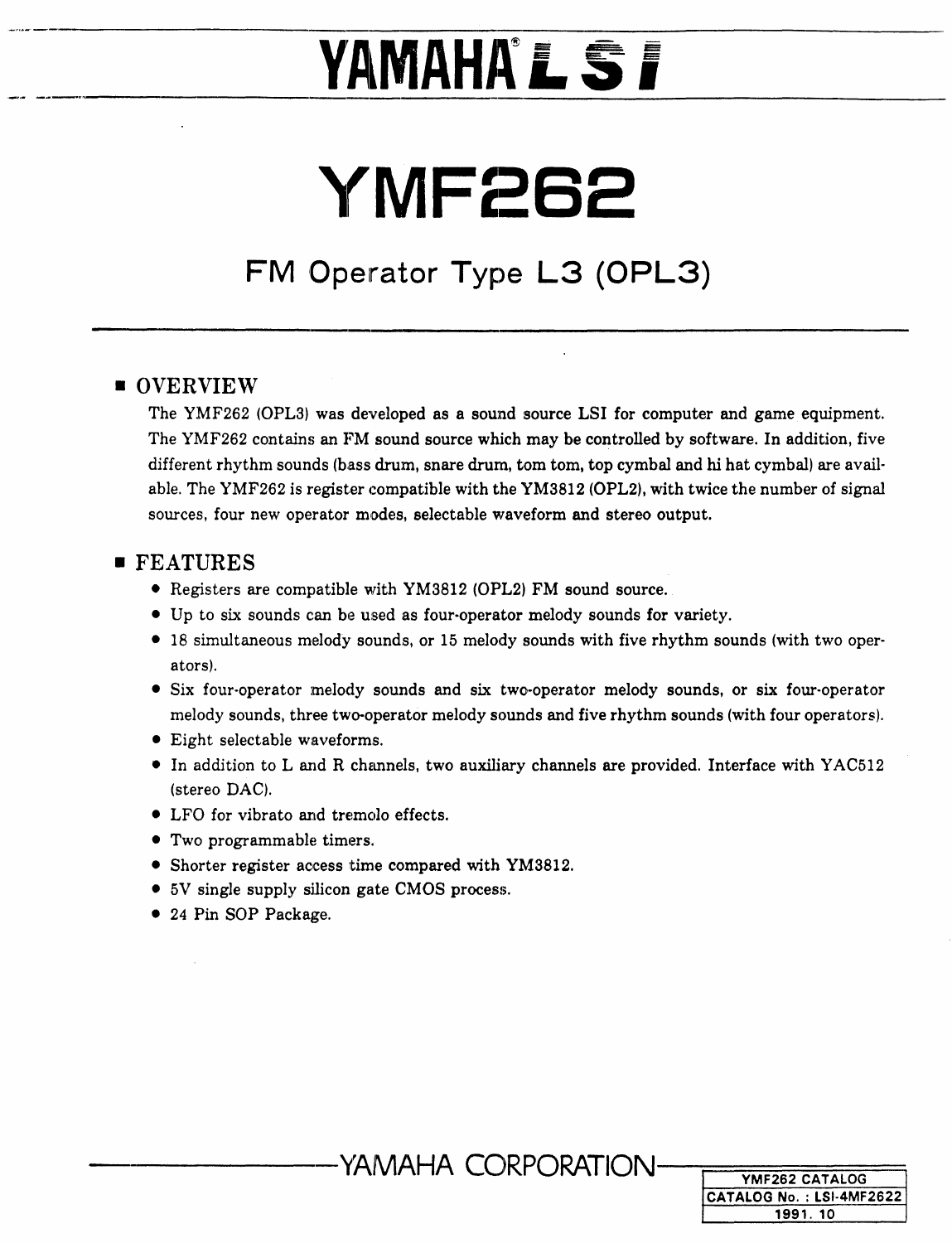## **BLOCK DIAGRAM**



PIN OUT DIAGRAM of YMF262-M

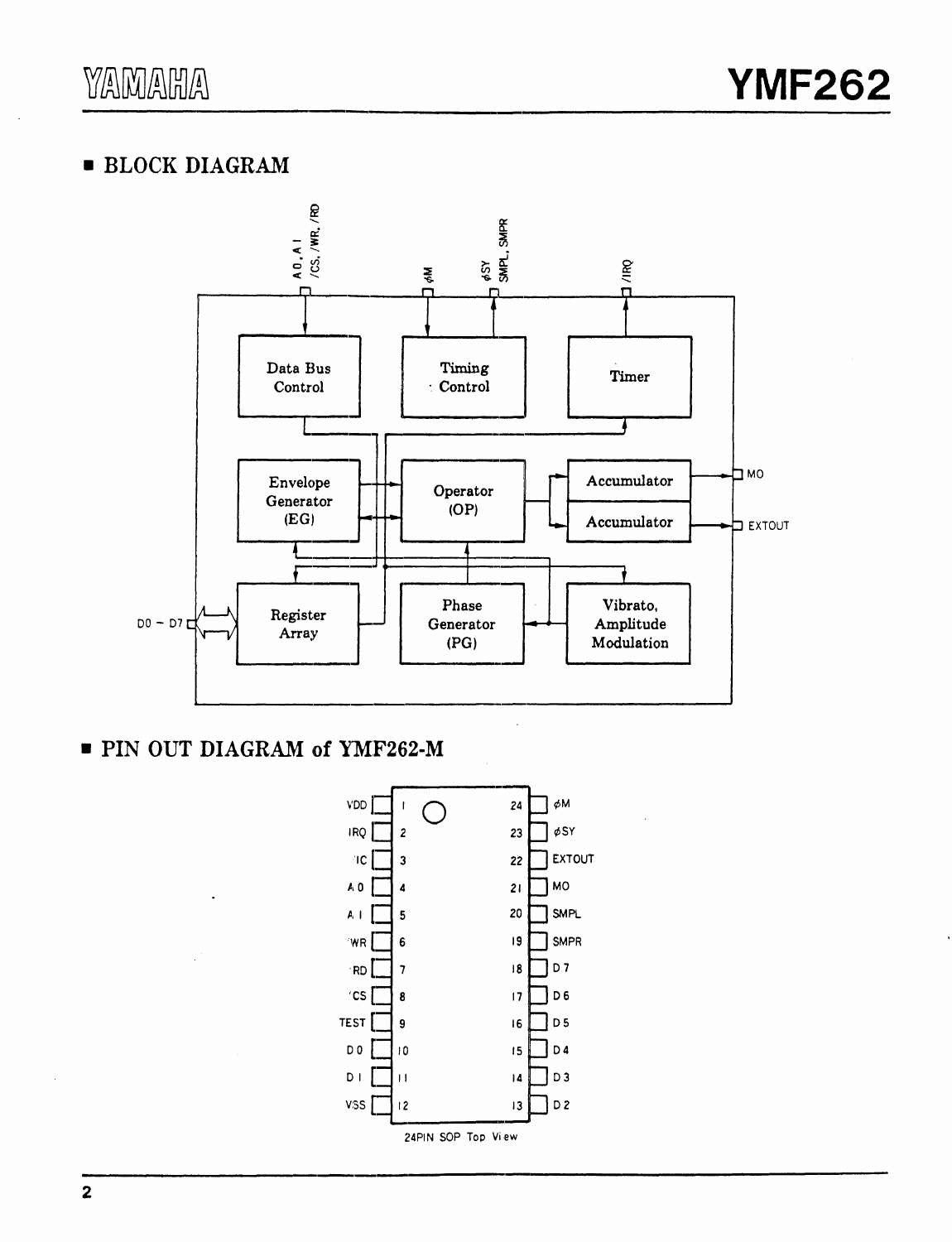# **• PIN CONFIGURATION**

| No.            | I/O          | Pin Name              |                                | Function                        |
|----------------|--------------|-----------------------|--------------------------------|---------------------------------|
| 1              |              | <b>V<sub>DD</sub></b> | $+5V$ supply                   |                                 |
| $\overline{2}$ | OD           | /IRQ                  | Timer interrupt request        |                                 |
| 3              | $1+$         | /IC                   | Initial clear                  |                                 |
| 4              | $\mathbf{I}$ | A <sub>0</sub>        | CPU interface                  | Address select input            |
| 5              | I            | A <sub>1</sub>        | CPU interface                  | Address select input            |
| 6              | T            | /WR                   | CPU interface                  | Write enable input              |
| 7              | $\mathbf{I}$ | /RD                   | CPU interface                  | Read enable input               |
| 8              | $1+$         | /CS                   | CPU interface                  | Chip select input               |
| 9              | $\mathbf{O}$ | <b>TEST</b>           | LSI test pin (normally NC)     |                                 |
| 10             | I/O          | D <sub>0</sub>        | CPU interface                  | Data bus (LSB)                  |
| 11             | I/O          | D1                    | CPU interface                  | Data bus                        |
| 12             |              | <b>VSS</b>            | Ground                         |                                 |
| 13             | I/O          | D2                    | CPU interface                  | Data bus                        |
| 14             | I/O          | D3                    | CPU interface                  | Data bus                        |
| 15             | I/O          | D <sub>4</sub>        | CPU interface                  | Data bus                        |
| 16             | I/O          | D <sub>5</sub>        | CPU interface                  | Data bus                        |
| 17             | I/O          | D <sub>6</sub>        | CPU interface                  | Data bus                        |
| 18             | I/O          | D7                    | CPU interface                  | Data bus (MSB)                  |
| 19             | $\Omega$     | <b>SMPR</b>           | DAC interface                  | R channel sample/hold           |
| 20             | $\Omega$     | <b>SMPL</b>           | DAC interface                  | L channel sample/hold           |
| 21             | $\Omega$     | MO                    | ( MAIN CH)<br>DAC interface    | Sound source serial data output |
| 22             | $\Omega$     | <b>EXTOUT</b>         | (AVXCH)<br>DAC interface       | EXT serial data output          |
| 23             | $\Omega$     | $\phi$ SY             | DAC interface<br>$c$ LK        | Data latch signal               |
| 24             | I            | øΜ                    | Master clock input (14.32 MHz) |                                 |

Note: OD is open drain output pin. I+ is pull up input pin.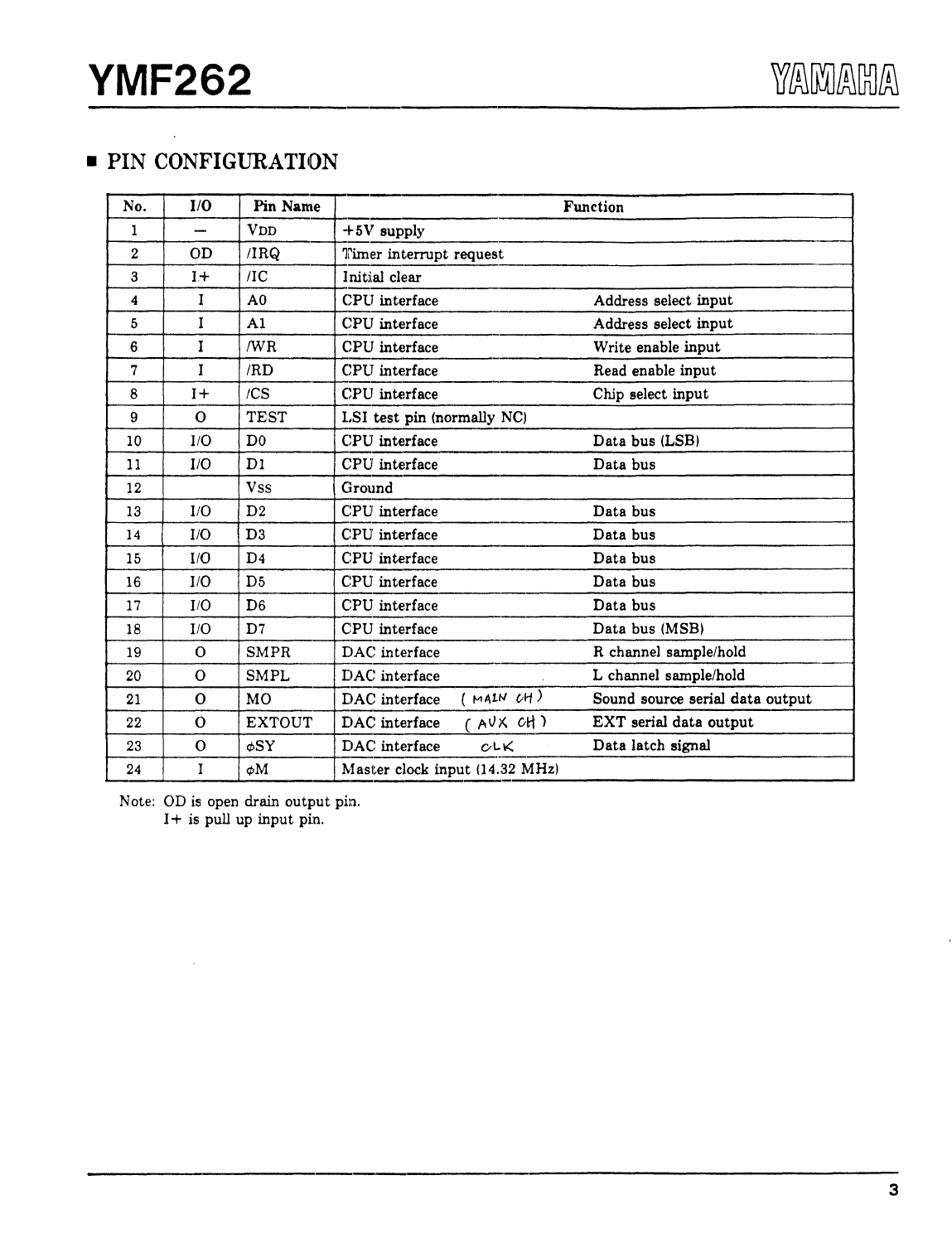# **FUNCTIONS**

#### 1. Master Clock % %

All operations in the LSI are controlled by the 14.32 MHz master clock signal applied to the  $\phi$ M pin.

#### 2. CPU Interface /CS, /RD, /WR, A0, A1, D0-D7

Sound generation is controlled by writing data in these registers. Writing data to a register or reading the status from a register is accomplished through an 8 bit parallel CPU interface signal. D0-D7 are a bidirectional data bus, and /CS, /RD, /WR, A0, and A1 are data bus control signals.

The data bus is controlled as follows:

 $AVUQ$ 

| /CS | /RD | /WR          | A0 | A1       | CPU Access Mode            |
|-----|-----|--------------|----|----------|----------------------------|
| н   |     | $\mathbf{x}$ |    | $X \t X$ | Inactive mode              |
|     | н   |              |    |          | $L/H$   Address write mode |
|     | H   |              |    |          | H X Data write mode        |
|     |     |              |    |          | Status read mode           |

X: Don't care

Note: Operation in states other than those listed above is not guaranteed.

#### (a) Inactive mode

When  $/CS = H'$ , the data bus D0 $\cdot$ D7 are in a high impedance state.

#### (b) Address write mode

This mode is used to specify the write address. For register array  $0, A1 = L'$ . For register array 1,  $AI=H'$ . The address of the data should be output on the data bus. After this cycle, data may be written in data write mode after a minimum of 4 master clock cycles.

#### (c) Data write mode

Write data at the address specified previously. The data to be written should be output on the data bus. A wait of at least 4 master clock cycles is required before the next address write or data write.

#### (d) Status read mode

Read the status of the LSI. The status is output on the data bus.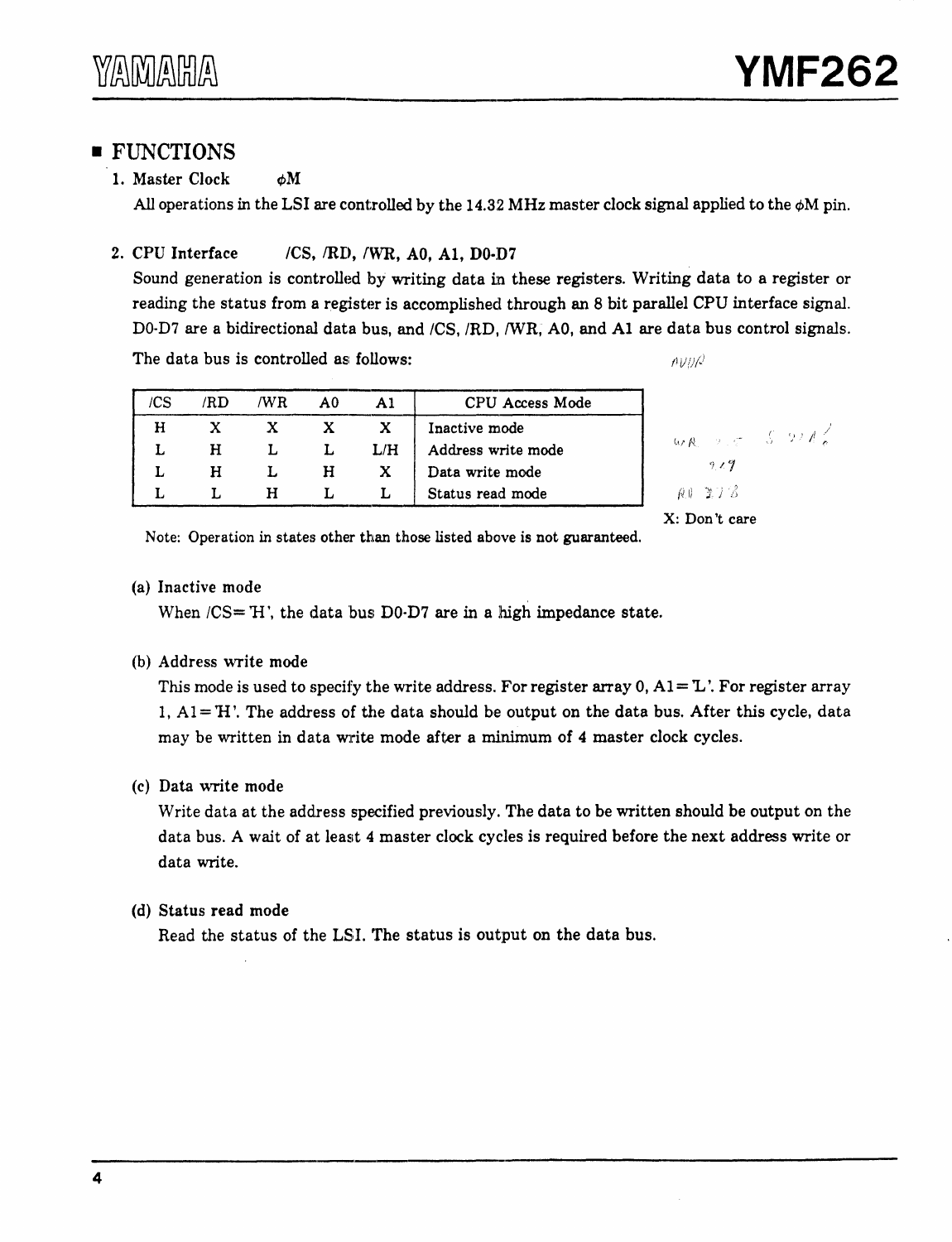3. DAC Interface MO, EXTOUT. øSY, SMPL, SMPR

The generated digital sound data is output from MO serially, LSB first. Connect this signal to YAC512 to convert to analog output. The signals  $\phi$ M,  $\phi$ SY, SMPL and SMPR generate interface timing signals. Data can be output to EXTOUT for future expansion.



<sup>11 14.31818 = 3 = 5 = 2</sup> mos



Note: The same signal is output at the MO terminal and the EXTOUT terminal.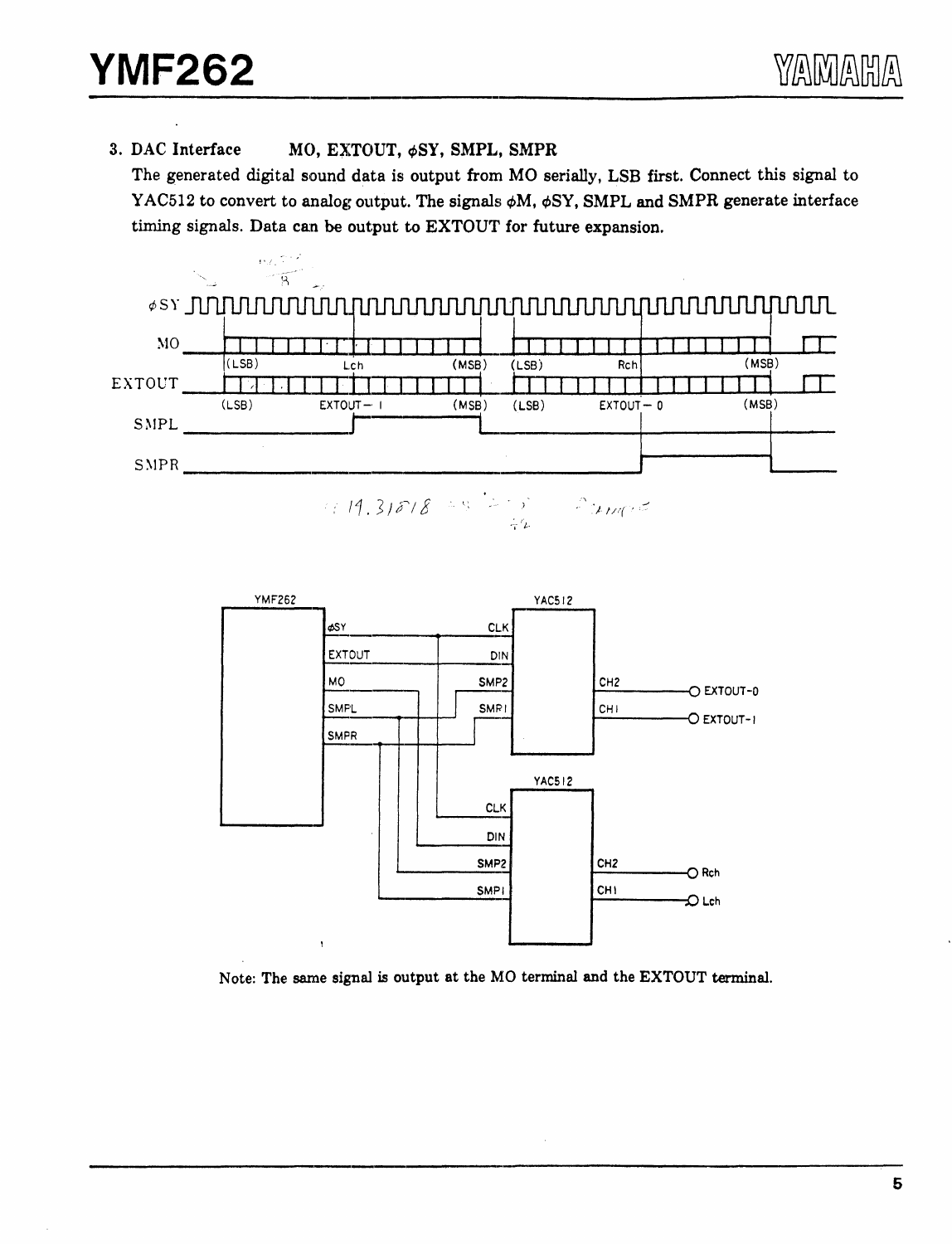# • REGISTER MAP

| ADDR                                      |                |                         |                |                |              | REGISTER ARRAY 0 $(A1 = 'L')$ |           |                |                 |           | REGISTER ARRAY1 $(A1 = 'H')$ |                |                |                |                |                |
|-------------------------------------------|----------------|-------------------------|----------------|----------------|--------------|-------------------------------|-----------|----------------|-----------------|-----------|------------------------------|----------------|----------------|----------------|----------------|----------------|
| (HEX)                                     | D <sub>7</sub> | D <sub>6</sub>          | D <sub>5</sub> | D <sub>4</sub> | $D_3$        | D2                            | $D_1$     | D <sub>0</sub> | $\parallel$ D 7 | $D_6$     | D <sub>5</sub>               | D <sub>4</sub> | $D_3$          | D <sub>2</sub> | D <sub>1</sub> | D <sub>0</sub> |
| \$01                                      |                |                         |                | LSI TEST       |              |                               |           |                |                 |           |                              |                | LSI TEST       |                |                |                |
| \$02                                      |                |                         |                | TIMER 1        |              |                               |           |                |                 |           |                              |                |                |                |                |                |
| \$03                                      |                |                         |                |                | TIMER 2      |                               |           |                |                 |           |                              |                |                |                |                |                |
| \$04                                      | RST            |                         | $MT1$ $MT2$    |                |              |                               |           | $ST2$ $ST1$    |                 |           |                              |                | CONNECTION SEL |                |                |                |
| \$05                                      |                |                         |                |                |              |                               |           |                |                 |           |                              |                |                |                |                | <b>NEW</b>     |
| \$08                                      |                | <b>NTS</b>              |                |                |              |                               |           |                |                 |           |                              |                |                |                |                |                |
| \$20<br>\$35                              | AM             |                         | VIB EGT KSR    |                |              |                               | MULT      |                | AM              |           | VIB EGT KSR                  |                |                |                | <b>MULT</b>    |                |
| \$40<br>\$55                              | <b>KSL</b>     | i.                      |                |                | <b>TL</b>    |                               |           |                | <b>KSL</b>      |           |                              |                | <b>TL</b>      |                |                |                |
| \$60<br>\$75                              |                |                         | AR             |                |              | DR                            |           |                |                 |           | <b>AR</b>                    |                |                |                | DR             |                |
| \$80<br>\$95                              |                | <b>SL</b>               |                |                |              | RR                            |           |                |                 | <b>SL</b> |                              |                |                |                | RR             |                |
| \$A0<br>\$A8                              |                |                         |                | $F$ NUMBER(L)  |              |                               |           |                |                 |           |                              |                | $F$ NUMBER(L)  |                |                |                |
| \$B0<br>\$B8                              |                |                         | KON            |                | <b>BLOCK</b> |                               |           | FNUM(H)        |                 |           | KON                          |                | <b>BLOCK</b>   |                |                | FNUM(H)        |
| $\$$ B $\mathbb D$                        |                | DAM DVB RYT             |                | ${\bf BD}$     | ${\tt SD}$   | TOM TC                        |           | HH             |                 |           |                              |                |                |                |                |                |
| \$C <sub>0</sub><br>\$ C 8                |                | $EX1$ $EX0$ $STL$ $STR$ |                |                |              | ${\rm FB}$                    |           |                |                 |           | CNT  EX1 EX0 STL STR         |                |                | $\mathbf{FB}$  |                | <b>CNT</b>     |
| $E0$<br>$F5$                              |                |                         |                |                |              |                               | <b>WS</b> |                |                 |           |                              |                |                |                | <b>WS</b>      |                |
| Note: All registers are cleared at reset. |                |                         |                |                |              |                               |           |                |                 |           |                              |                |                |                |                |                |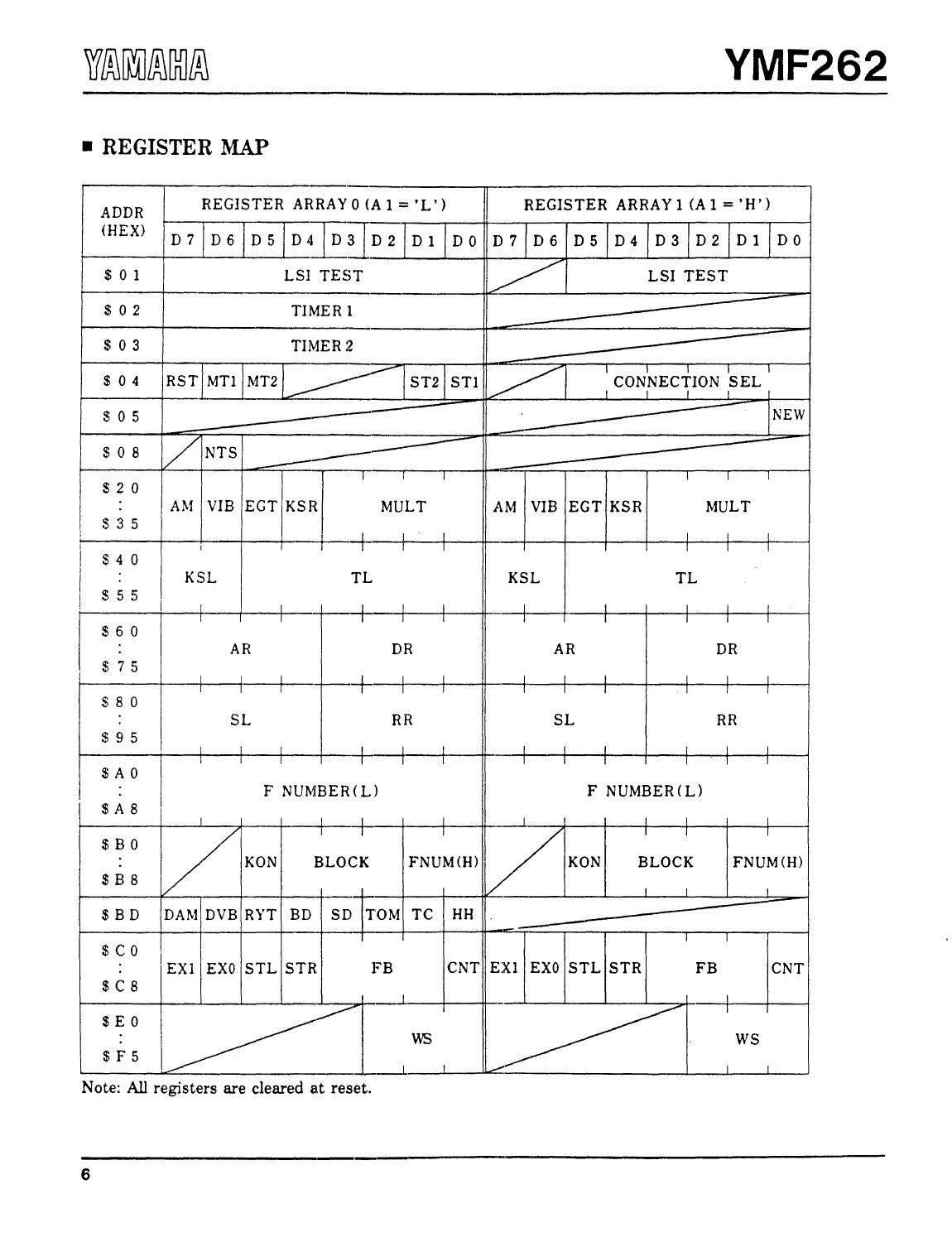# **• FM SIGNAL SOURCE ORGANIZATION**

| Channel signal<br>(two-operator)                              |                                                    | 1                                                  |                                                    | 2                          |                                                    | 3                                      |                                        | 4                                       |                                               | 5                              |                                               | 6                             | RYT                                    | 7                                      | RYT                               | 8                          | 9<br>RYT                               |                                        |
|---------------------------------------------------------------|----------------------------------------------------|----------------------------------------------------|----------------------------------------------------|----------------------------|----------------------------------------------------|----------------------------------------|----------------------------------------|-----------------------------------------|-----------------------------------------------|--------------------------------|-----------------------------------------------|-------------------------------|----------------------------------------|----------------------------------------|-----------------------------------|----------------------------|----------------------------------------|----------------------------------------|
| Channel signal<br>(four-operator)                             | 1                                                  |                                                    | $\boldsymbol{2}$                                   |                            | 3                                                  |                                        |                                        | $\mathbf{1}$                            |                                               | $\mathbf{2}$                   |                                               | 3                             |                                        |                                        |                                   |                            |                                        |                                        |
| Slot 1 signal                                                 | $\mathbf{1}$                                       |                                                    | $\boldsymbol{2}$                                   |                            | 3                                                  |                                        | $\overline{7}$                         |                                         | 8                                             |                                | 9                                             |                               | 13                                     |                                        | 14                                |                            | 15                                     |                                        |
| Slot 2 signal                                                 |                                                    | $\overline{\bf 4}$                                 |                                                    | 5                          |                                                    | 6                                      |                                        | 10                                      |                                               | 11                             |                                               | 12                            |                                        | 16                                     |                                   | 17                         |                                        | 18                                     |
| Register settings for<br>the slot $(A1 = L')$                 | 20<br>40<br>60<br>80<br>E <sub>0</sub>             | 23<br>43<br>63<br>83<br>E <sub>3</sub>             | 21<br>41<br>61<br>81<br>E <sub>1</sub>             | 24<br>44<br>64<br>84<br>E4 | 22<br>42<br>62<br>82<br>E <sub>2</sub>             | 25<br>45<br>65<br>85<br>E <sub>5</sub> | 28<br>48<br>68<br>88<br>E8             | 2B<br>4 <sub>B</sub><br>6B<br>8B<br>E B | 29<br>49<br>69<br>89<br>E9                    | 2C<br>4 C<br>6 C<br>8 C<br>E C | 2A<br>4 A<br>6 A<br>8 A<br>E A                | 2D<br>4D<br>6D<br>8D<br>ED    | 30<br>50<br>70<br>90<br>F <sub>0</sub> | 33<br>53<br>73<br>93<br>F <sub>3</sub> | 31<br>51<br>71<br>91<br>F1        | 34<br>54<br>74<br>94<br>F4 | 32<br>52<br>72<br>92<br>F <sub>2</sub> | 35<br>55<br>75<br>95<br>F <sub>5</sub> |
| Register settings for<br>channel (two-operator,<br>$A1 = L$ ) | A <sub>0</sub><br>B <sub>0</sub><br>C <sub>0</sub> |                                                    | A <sub>1</sub><br>B <sub>1</sub><br>C <sub>1</sub> |                            | A2<br>B <sub>2</sub><br>C <sub>2</sub>             |                                        | A3<br>B <sub>3</sub><br>C <sub>3</sub> |                                         | A <sub>4</sub><br><b>B4</b><br>C <sub>4</sub> |                                | A <sub>5</sub><br><b>B5</b><br>C <sub>5</sub> |                               | A6                                     | <b>B6</b><br>C <sub>6</sub>            | A7<br><b>B7</b><br>C <sub>7</sub> |                            | A8<br><b>B8</b><br>C8                  |                                        |
| Register settings for<br>channel (four-operator,<br>$A1 = L'$ | A <sub>0</sub><br>B <sub>0</sub><br>CO             |                                                    | A <sub>1</sub><br>B <sub>1</sub><br>C <sub>1</sub> |                            | A <sub>2</sub><br>B <sub>2</sub><br>C <sub>2</sub> |                                        | C <sub>3</sub>                         |                                         | C <sub>4</sub>                                |                                | C <sub>5</sub>                                |                               |                                        |                                        |                                   |                            |                                        |                                        |
| Channel signal<br>(two-operator)                              |                                                    | 10                                                 | 11                                                 |                            | 12                                                 |                                        | 13                                     |                                         | 14                                            |                                | 15                                            |                               |                                        | 16                                     | 17                                |                            | 18                                     |                                        |
| Channel signal<br>(four-operator)                             | 4                                                  |                                                    | 5                                                  |                            | 6                                                  |                                        |                                        | 4                                       |                                               | 5                              |                                               | 6                             |                                        |                                        |                                   |                            |                                        |                                        |
| Slot 1 signal                                                 | 19                                                 |                                                    | 20                                                 |                            | 21                                                 |                                        | 25                                     |                                         | 26                                            |                                | 27                                            |                               | 31                                     |                                        | 32                                |                            | 33                                     |                                        |
| Slot 2 signal                                                 |                                                    | 22                                                 |                                                    | 23                         |                                                    | 24                                     |                                        | 28                                      |                                               | 29                             |                                               | 30                            |                                        | 34                                     |                                   | 35                         |                                        | 36                                     |
| Register settings<br>for the slot $(A1 = H')$                 | 20<br>40<br>60<br>80<br>E <sub>0</sub>             | 23<br>43<br>63<br>83<br>E <sub>3</sub>             | 21<br>41<br>61<br>81<br>E1                         | 24<br>44<br>64<br>84<br>E4 | 22<br>42<br>62<br>82<br>E2                         | 25<br>45<br>65<br>85<br>E <sub>5</sub> | 28<br>48<br>68<br>88<br>E8             | 2B<br>4 B<br>6B<br>8B<br>E B            | 29<br>49<br>69<br>89<br>E9                    | 2C<br>4 C<br>6 C<br>8 C<br>E C | 2A<br>4A<br>6 A<br>8A<br>E A                  | 2D<br>4 D<br>6 D<br>8D<br>E D | 30<br>50<br>70<br>90<br>F <sub>0</sub> | 33<br>53<br>73<br>93<br>F <sub>3</sub> | 31<br>51<br>71<br>91<br>F1        | 34<br>54<br>74<br>94<br>F4 | 32<br>52<br>72<br>92<br>F <sub>2</sub> | 35<br>55<br>75<br>95<br>F <sub>5</sub> |
| Register settings for<br>channel (two-operator,<br>$A1 = H$   |                                                    | A <sub>0</sub><br>B <sub>0</sub><br>C <sub>0</sub> | A <sub>1</sub><br><b>B1</b>                        | C <sub>1</sub>             | A2<br><b>B2</b><br>C <sub>2</sub>                  |                                        | A3<br>B <sub>3</sub><br>C3             |                                         | A <sub>4</sub><br><b>B4</b><br>C <sub>4</sub> |                                | A5<br><b>B5</b><br>C <sub>5</sub>             |                               |                                        | A6<br><b>B6</b><br>C6                  | A7<br>$\,$ B $\,$ 7 $\,$<br>C7    |                            | A8<br><b>B</b> 8<br>C8                 |                                        |
|                                                               |                                                    |                                                    |                                                    |                            |                                                    |                                        |                                        |                                         |                                               |                                |                                               |                               |                                        |                                        |                                   |                            |                                        |                                        |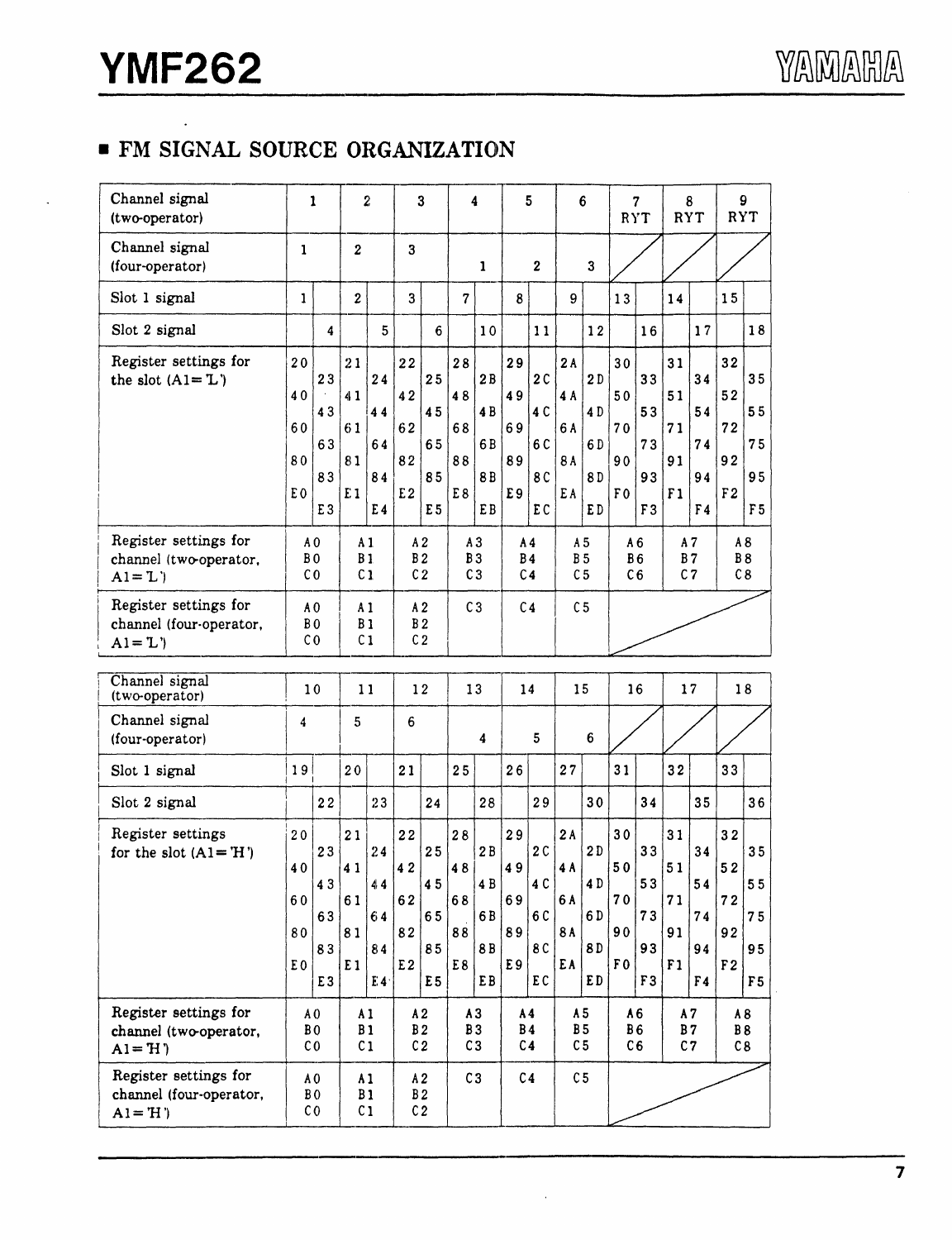## **• REGISTERS**

(1) Description

#### TIMER 1: Timer 1 preset value

Timer 1 is an 8 bit preset counter. This counter is every  $80\mu$ S, and /IRQ is generated when the counter overflows. TIMER 1 is the preset value. When overflow occurs, this value is automatically re-loaded into the counter. The time until  $/IRQ$  is generated (tov) is calculated as follows:

 $\text{tov}[m\text{s}]=(255\text{-}N1)*0.08$  $N1=D7*27+D6*26+D5*25+D4*24+D3*23+D2*22+D1*2+D0$ 

#### TIMER 2: Timer 2 preset value

Timer 2 is an 8 bit preset counter. This counter is every  $320\mu S$ , and /IRQ is generated when the counter overflows. TIMER 2 is the preset value. When overflow occurs, this value is automatically re-loaded into the counter. The time until  $/IRQ$  is generated (tov) is calculated as follows:

 $\text{tov}[m\text{s}] = (255 \cdot \text{N1}) * 0.32$  $N1 = D7*27+D6*26+D5*25+D4*24+D3*23+D2*22+D1*2+D0$ 

#### RST URQ RESET): /IRQ reset

Reset the  $/IRQ$  signal generated by timers 1 and 2. RST= 'l' sets  $/IRQ= H'$ .

#### MT1 (MASK TIMER1): Timer 1 mask

If  $MT1 = '1'$ , /IRQ is not generated when timer 1 overflows.

#### MT2 (MASK TIMER2): Timer 2 mask

If  $MT2 = 1$ ', /IRQ is not generated when timer 2 overflows.

#### ST1 (START TIMER1): Timer 1 control

When  $ST1 = 1$ , timer 1 loads the preset value and starts counting. If  $ST1 = 0$ , timer 1 is stopped.

#### ST2 (START TIMER2): Timer 2 control

When  $ST2 = 1$ ', timer 2 loads the preset value and starts counting. If  $ST2 = 0$ ', timer 2 is stopped.

#### NTS (NOTE SEL): Keyboard split selection

Selects the keyboard split method to determine the key scale number.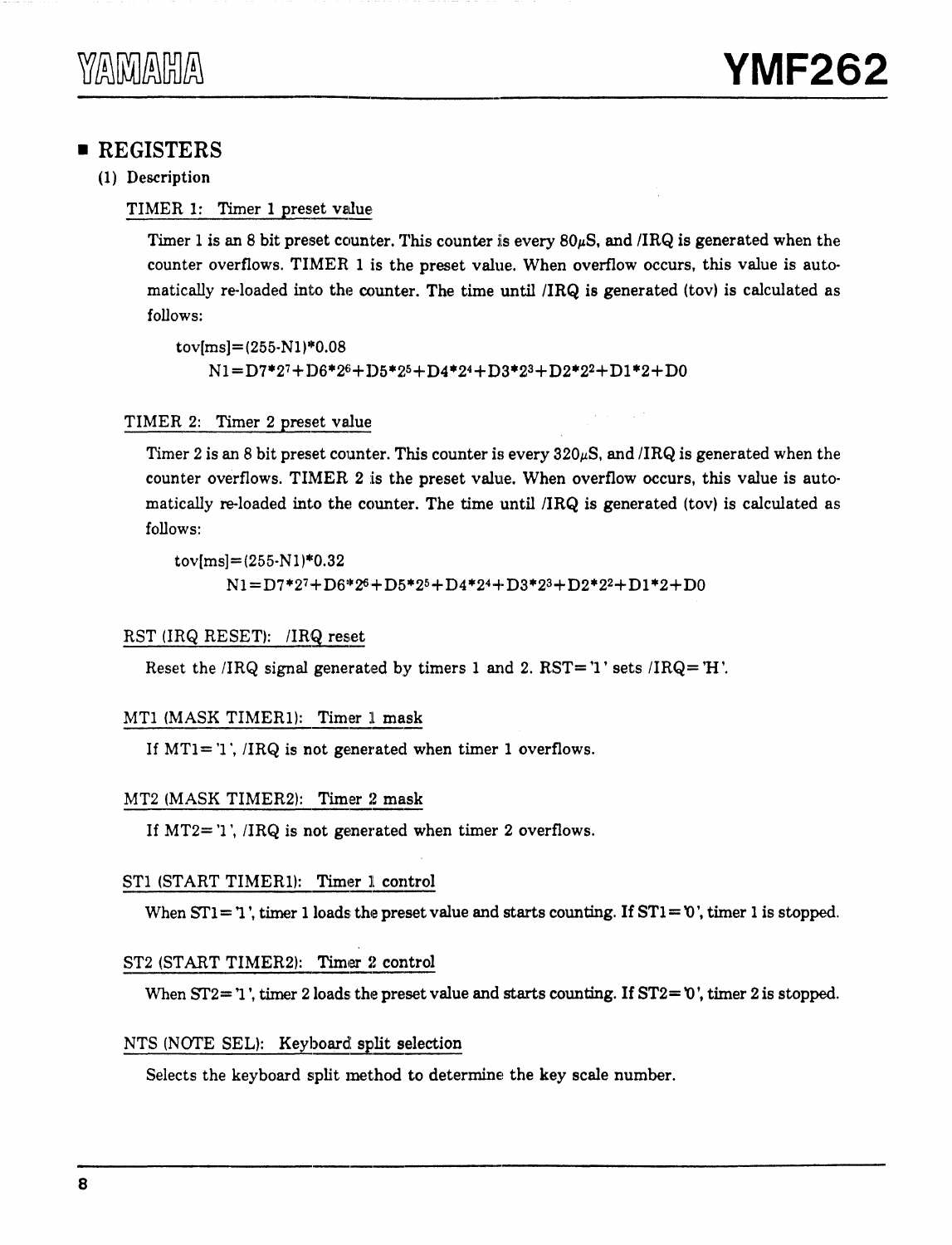#### When NTS=O

| <b>BLOCK Data</b>   |  |  |  |  |  |  |    |    |  |
|---------------------|--|--|--|--|--|--|----|----|--|
| <b>F-NUMBER MSB</b> |  |  |  |  |  |  |    |    |  |
| F-NUMBER 2nd        |  |  |  |  |  |  |    |    |  |
| Key scale No.       |  |  |  |  |  |  | 12 | 13 |  |

When NTS=1

| <b>BLOCK Data</b>   |    |   |   |  |   |   |   |    |    |    |    |                         |    |
|---------------------|----|---|---|--|---|---|---|----|----|----|----|-------------------------|----|
| <b>F-NUMBER MSB</b> | ∸0 |   |   |  |   |   |   |    |    |    |    |                         |    |
| F-NUMBER 2nd        |    | ۰ |   |  |   | ۰ |   |    | ۰  |    |    |                         | ۰  |
| Key scale No.       |    |   | ົ |  | 6 | m | 9 | 10 | 11 | 12 | 13 |                         | 15 |
|                     |    |   |   |  |   |   |   |    |    |    |    | $\bullet$ . Davit again |    |

\*: Don't care

#### AM (AMPLITUDE MODULATION): Tremolo on/off

Turns tremolo on for the corresponding slot when  $AM = 'l'$ . The repetition rate is 3.7 Hz, and the depth is controlled by DAM.

#### VIB (VIBRATO): Vibrato on/off

Tums vibrato on for the corresponding slot when VIB= '1 '.The repetition rate is 6.4 Hz and the depth is controlled by DVB.

#### EGT (ENVELOPE TYPE): Select sustain/decay

 $EGT = 'l'$  selects sustained sound, and maintains the SUSTAIN LEVEL while KON is 1. EGT= '0' selects decay, and the RELEASE RATE takes effect even if KON is maintained at 1.

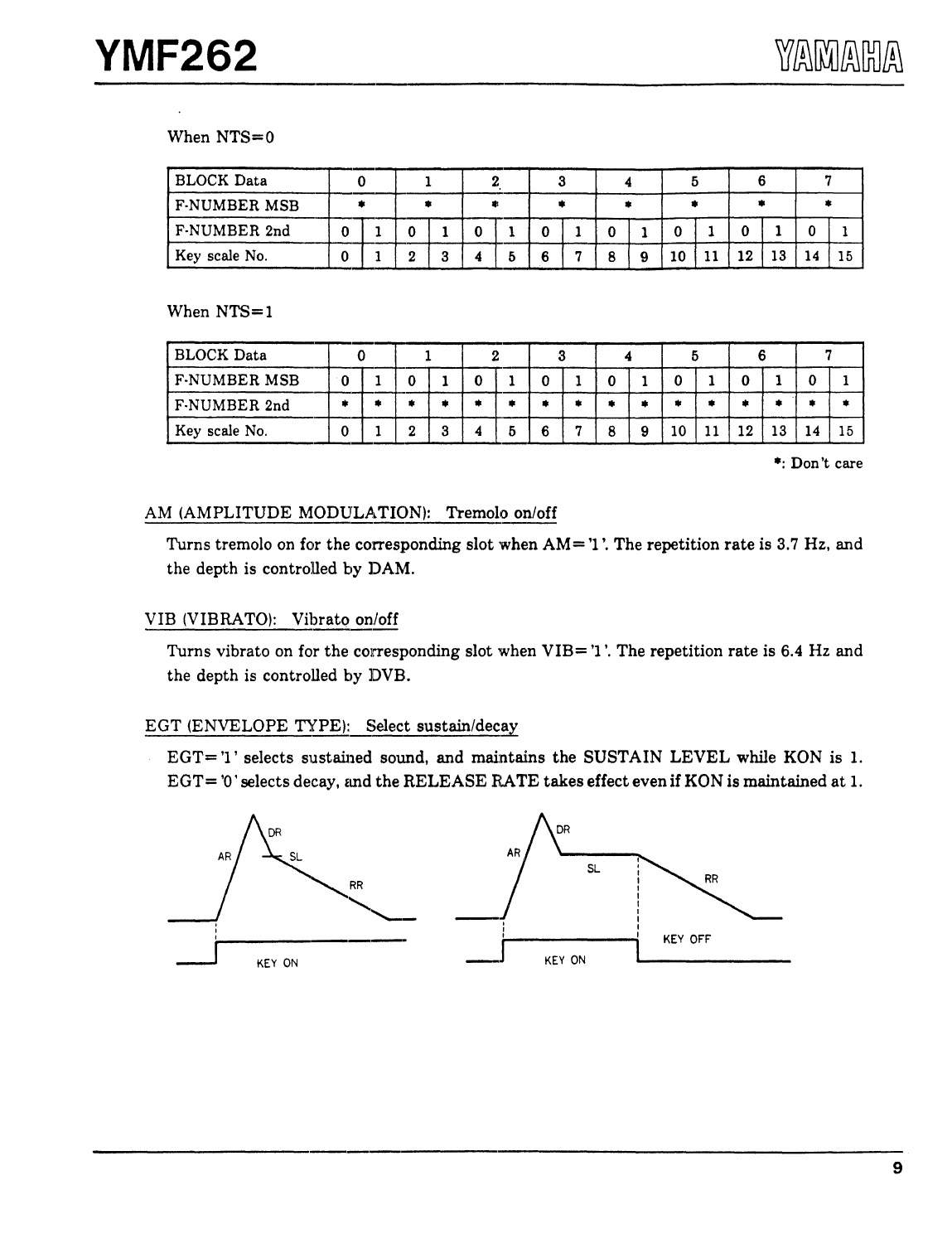# YZAMZAHZ

#### KSR (KEY SCALE RATE): Select key scale RATE

With normal musical instruments, the attack/decay rate becomes faster as the pitch increases.

The key scale RATE controls simulation of this effect. An offset is added to the individual ATTACK, DECAY and RELEASE rates as follows:

Actual rate=Rate value\*4+ Rof

If rate value=0, actual rate =0.

Rof is set as follows depending on the KSR setting:

| Key scale No. |           |          |  |  |  |  | πn | -11                   | 12 |     | 10 |
|---------------|-----------|----------|--|--|--|--|----|-----------------------|----|-----|----|
| Rof           | $KSR = 0$ | ________ |  |  |  |  |    | $\mathbf{\mathbf{a}}$ |    |     |    |
|               | $KSR = 1$ |          |  |  |  |  | 10 | . .                   | 12 | 13. | 10 |

#### MULT (MULTIPLE): Frequency data multiplier

Sets the multiplier for the frequency data specified by BLOCK and F-NUMBER. This multiplier is applied to the FM carrier and modulation frequencies.

| I MULT       |     | ⊷ | ີ      | đ  | 6 | $\mathbf{r}$ | $\circ$<br>O | 9 | A  |    |    |    | Е  | ∽  |
|--------------|-----|---|--------|----|---|--------------|--------------|---|----|----|----|----|----|----|
| ' Multiplier | 1/2 | 2 | Ω<br>ω | -5 | 6 | $\mathbf{r}$ | 8            | 9 | 10 | 10 | 12 | 12 | 15 | 10 |

#### KSL (KEY SCALE LEVEL): Key scale level selection

With musical instruments, volume decreases as pitch increases. LEVEL key scale values are used to simulate this effect:

| ' KSL         |           |         |         |
|---------------|-----------|---------|---------|
| l Attenuation | 1.5dB/oct | 3dB/oct | 6dB/oct |

#### TL (TOTAL LEVEL): Modulation, volume setting

Attenuation is performed according to the envelope generator output. The modulation or volume is controlled.

Attenuation=24\*D5+ 12\*D4+6\*D3+3\*D2+ l.5\*Dl +0.75\*DO (dB)

AR (ATTACK RATE): Attack rate setting

Attack rate= $2^{3*}D7+2^{2*}D6+2^*D5+D4$ 

DR (DECAY RATE): Decay rate setting

Decay rate= $2^{3*}D3+2^{2*}D2+2*D1+D0$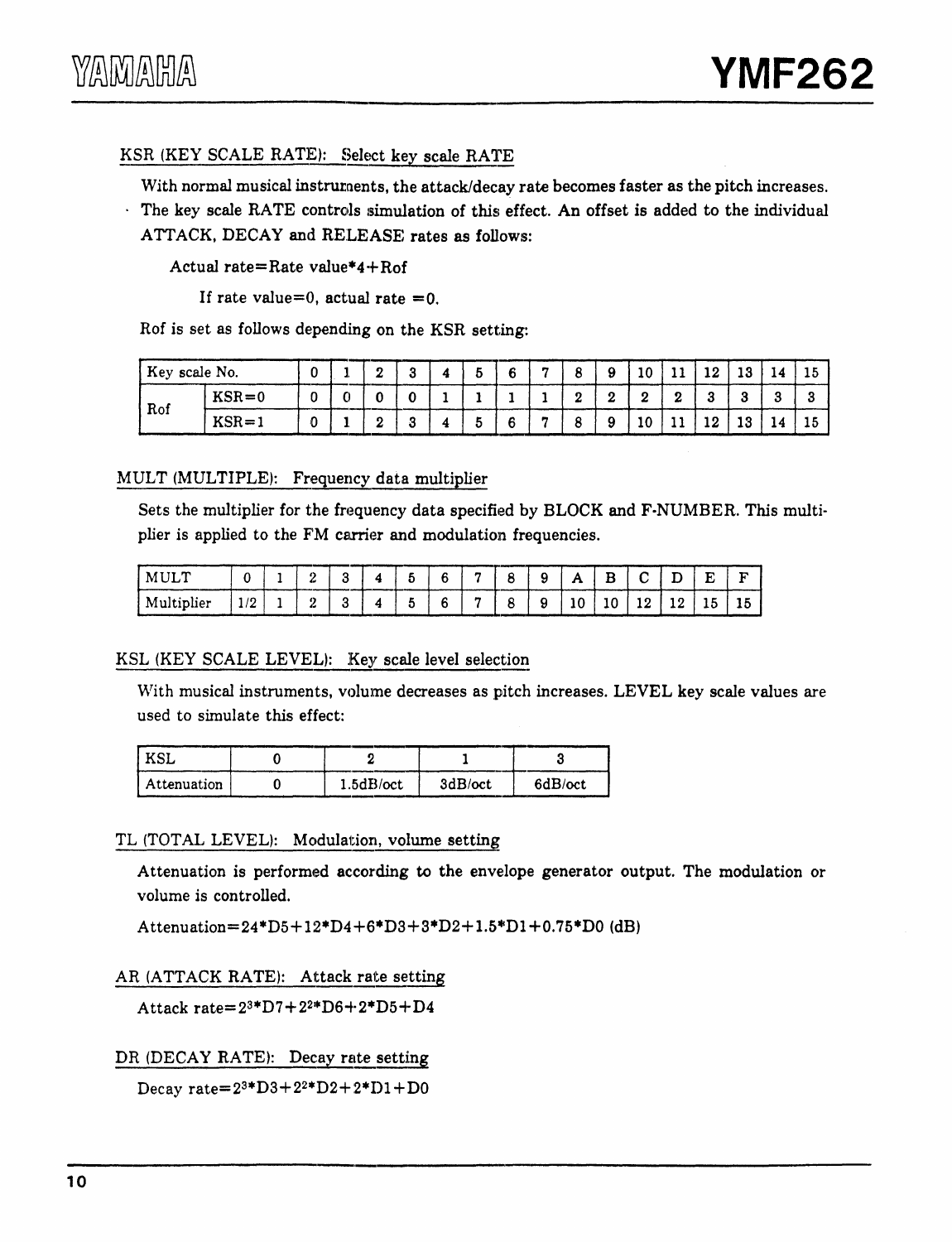SL (SUSTAIN LEVEL): Sustained level setting

Sustain level=24•D7+12\*D6+6\*D5+3•D4 When  $D7=D6=D5=D4=1$ , level=93dB

RR (RELEASE RATE): Release rate setting

Release  $rate=2^{3*}D3+2^{2*}D2+2*D1+D0$ 

FNUM (F-NUMBER): Scale data within the octave

Gives pitch data along with BLOCK data.

F-NUMBER=f\*219/fs/2BLOCK·l

(f: frequency; fs: sampling frequency;  $fs=fM/288$ )

KON (KEY-ON): /Sound generation ON/OFF

If  $KON = '1'$ , the channel generates sound.

BLOCK: Octave data

Generates octave data with F-NUMBER data.

```
DAM (AMPLITUDE MODULATION DEPTH): Select amplitude modulation depth
```
When  $DAM = '1$ ', 4.8dB. When  $DAM = '0'$ , 1dB.

DVB (VIBRATO DEPTH): Select vibrato depth

When  $DVB = '1'$ , 14 percent. When  $DVB = '0'$ , 7 percent.

#### RYT (RHYTHM MODE): Select rhythm sound mode

Channels 7-9 are used for rhythm sounds when  $\text{RYT} = '1'.$ 

#### BD (BASS DRUM), SD (SNARE DRUM), TOM (TOM TOM), TC (TOP CYMBAL), HH (HI-HAT): ON/OFF

Sound output on/off switch for each sound. When any of these is set to 1, the corresponding sound is generated.

| Rhythm Sound     | Slot Used |
|------------------|-----------|
| <b>BASS DRUM</b> | 13. 16    |
| SNARE DRUM       | 17        |
| TOM TOM          | 15        |
| $TOP-CYMBAL$     | 18        |
| $HI-HAT$         | 14        |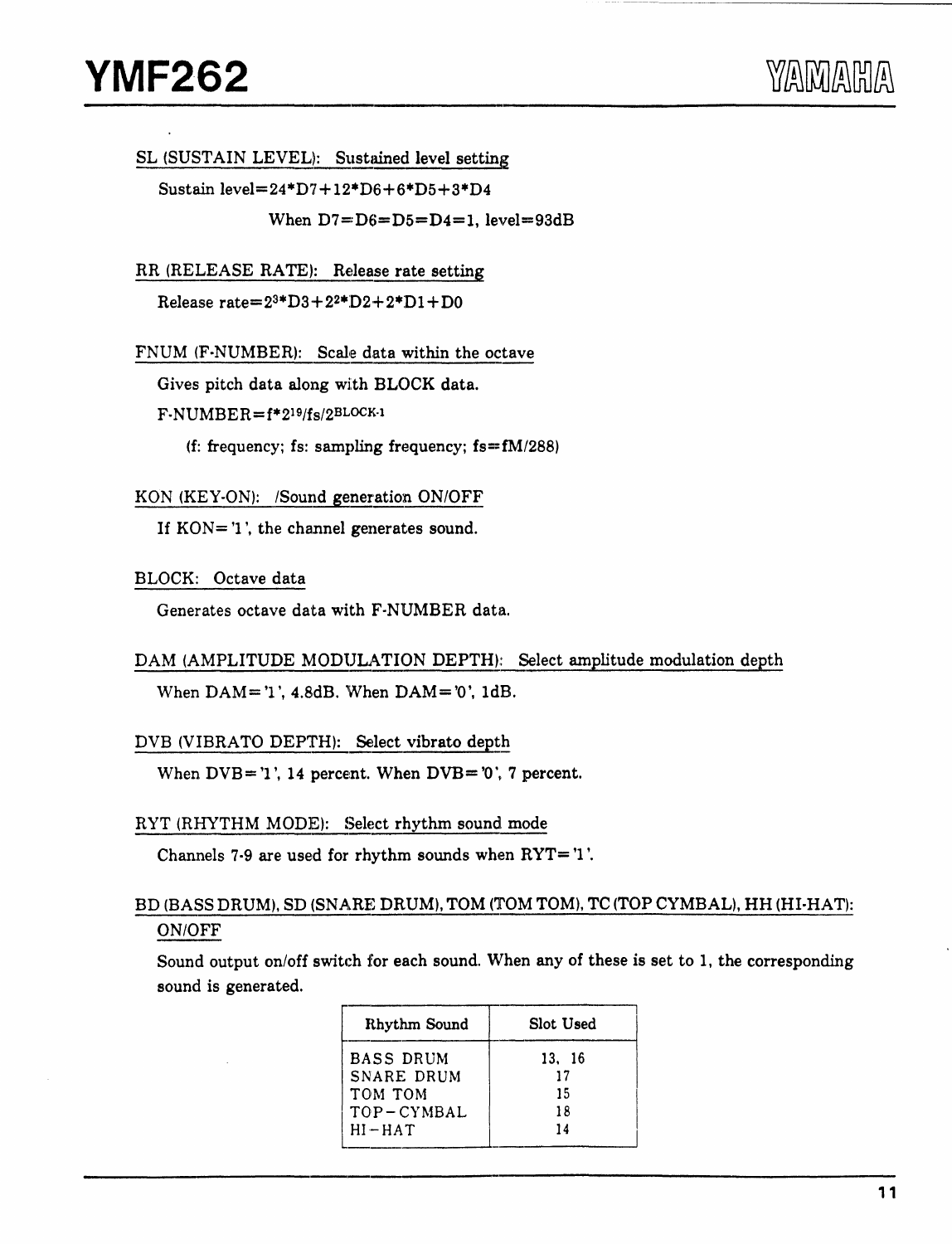#### FB (FEED BACK): Modulation depth for slot 1 FM feed back

| <b>DD</b><br>Đ |                        |                                                                                                                                                                                                                                            |         |         |  |     |
|----------------|------------------------|--------------------------------------------------------------------------------------------------------------------------------------------------------------------------------------------------------------------------------------------|---------|---------|--|-----|
| Modulation     | $\mathbf{a}$<br>71 L O | m<br>π/δ<br>the contract of the contract of the contract of the contract of the contract of the contract of the contract of the contract of the contract of the contract of the contract of the contract of the contract of the contract o | $\pi/4$ | $\pi/2$ |  | т н |

#### NEW: OPL3/0PL2 Operation selection

If  $NEW = 'l'$ , OPL3 operation is selected and data is written when  $AI = H'$ . To use OPL3 functions, write NEW= 'l' during initialization.

#### CNT (CONNECTION): Operator connection

Two-operator mode uses the following connection:



In four-operator mode, both CNT bits are used to specify the connection:

| Channel No. (four-operator) |  |  |  |                                                     |  |
|-----------------------------|--|--|--|-----------------------------------------------------|--|
| CNT Address                 |  |  |  | Co, C3   C1, C4   C2, C5   C0, C3   C1, C4   C2, C5 |  |
|                             |  |  |  | Ή                                                   |  |

The connection is as follows: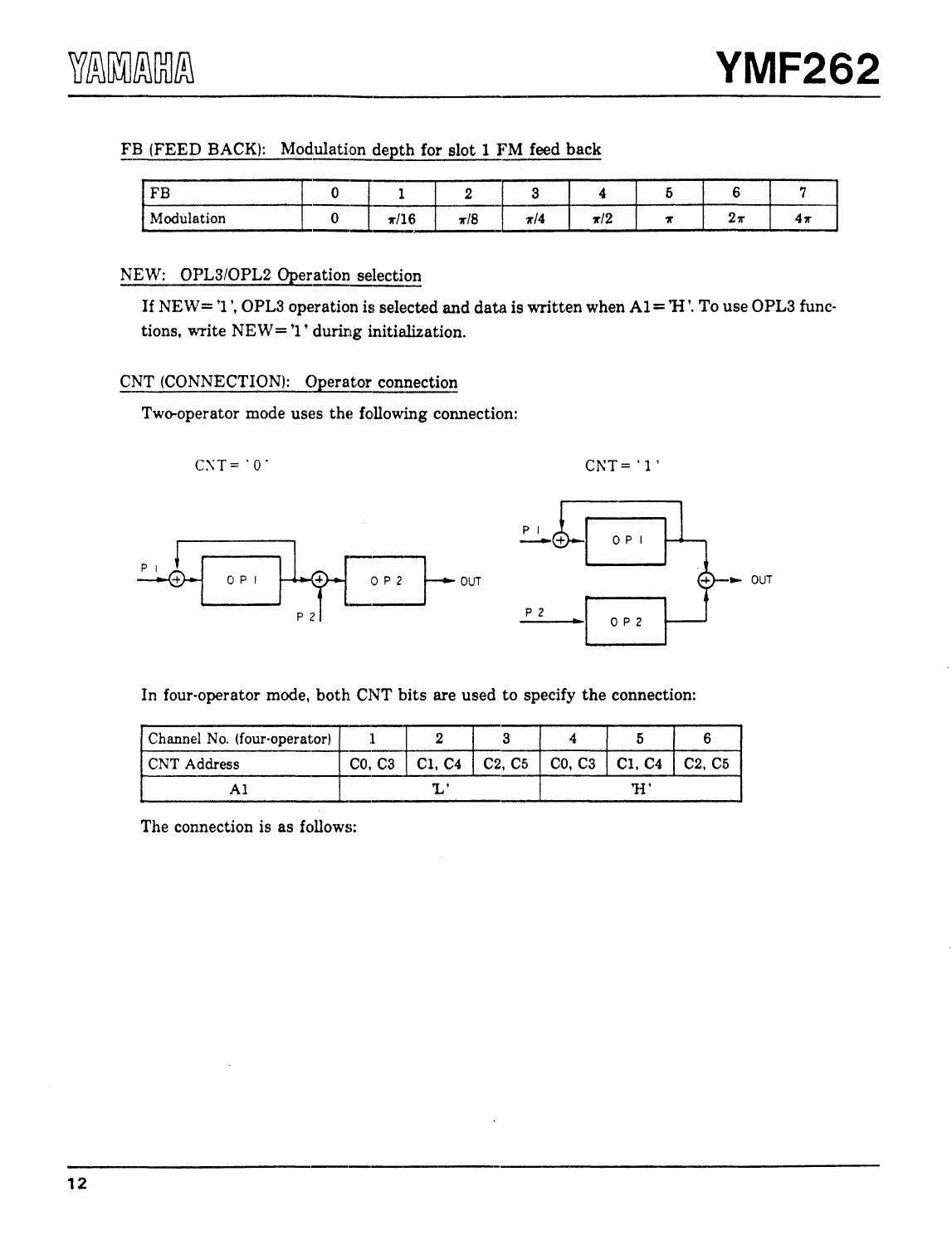YAMAHA

 $CNT(Cn) = '0'$ .  $CNT(Cn+3) = '0'$ 



 $CNT(Cn) = '0', CNT(Cn+3) = '1'$ 



 $CNT(Cn) = '1'.$   $CNT(Cn+3) = '0'.$ 



 $CNT(Cn) = '1', CNT(Cn + 3) = '1'$ 

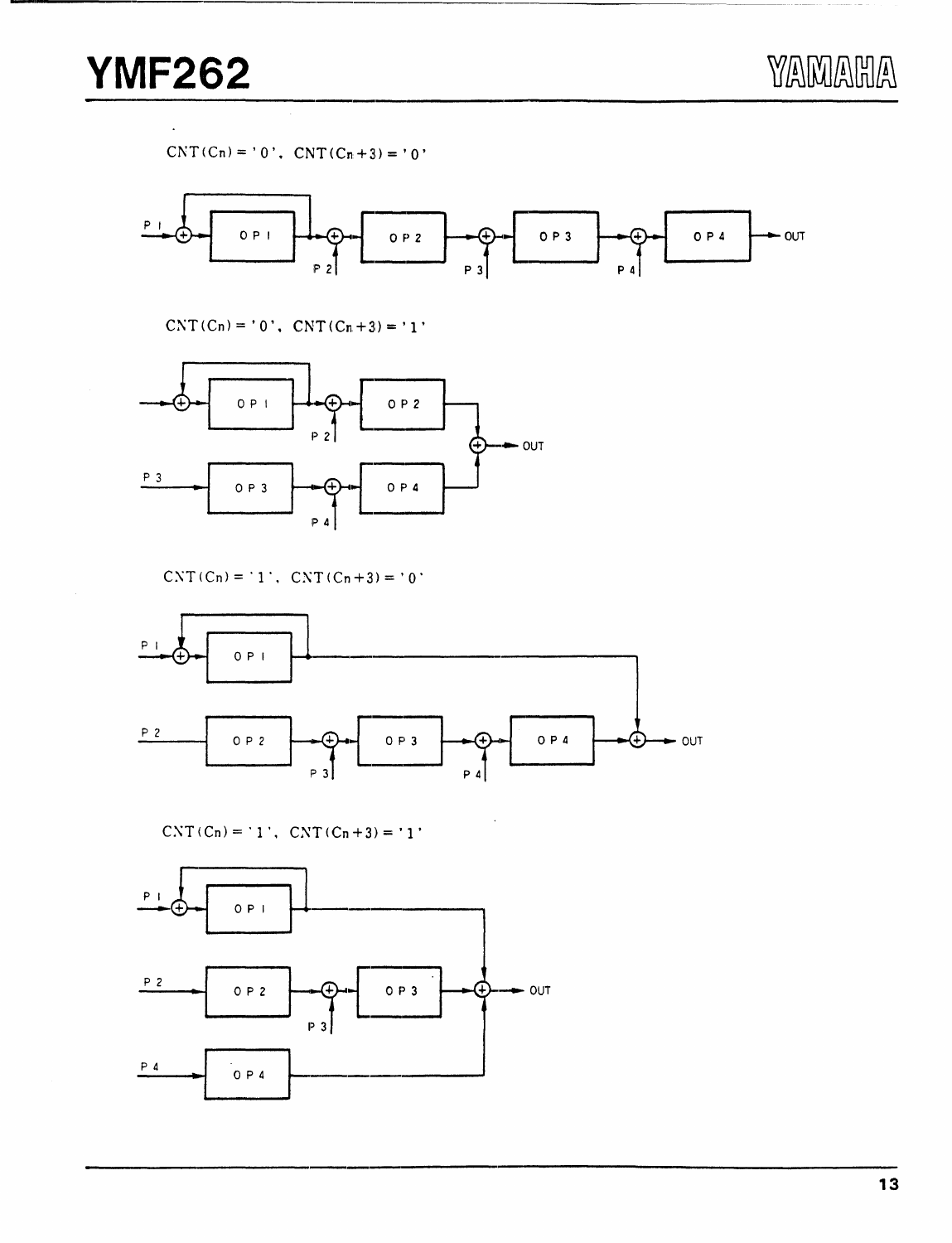#### WS (WAVE SELECT): Select waveform

Select the waveform used for carrier and modulation.



CH1L ... CH1R ... CH2L ... CH2R STL (STEREO L), STR (STEREO R), EXl (EXTOUT 1), EXO (EXTOUT 0): Select output

When any of these bits is set to 1, data is output to the corresponding channel. STL and STR are output from the MO pin, and EX1 and EX0 are output from the EXTOUT pin.

#### CONNECTION SEL: Four-operator mode

| CONNECTION SEL             | D5    | D4    | D3    | $\mathbf{D}2$ | ות  |  |
|----------------------------|-------|-------|-------|---------------|-----|--|
| Four-operator channel      |       |       |       |               |     |  |
| Two-operator channels used | 12.15 | 11.14 | 10.13 | 3.6           | 2.5 |  |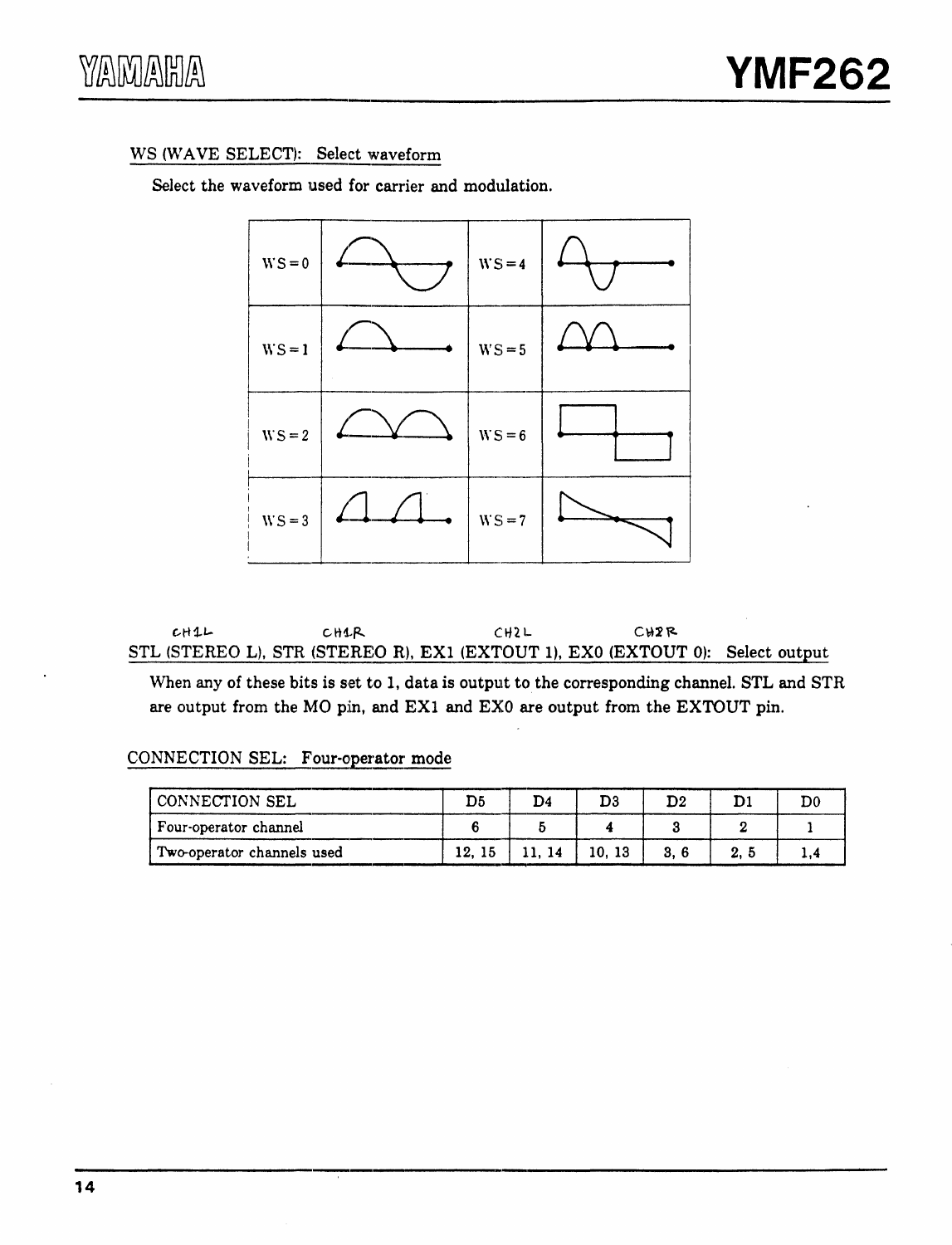#### (2) Status

|        | D6. | $\mathbf{D5}$ |  | D4   D3   D2   D1 | D0 |
|--------|-----|---------------|--|-------------------|----|
| Status |     | IRQ FT1 FT2   |  |                   |    |

#### FTl (FLAG TIMERl): Timer 1 overflow flag

This flag is set to 1 when timer 1 overflow occurs. This flag is not reset unless RST is written.

#### FT2 (FLAG TIMER2): Timer 2 overflow flag

This flag is set to 1 when timer 2 overflow occurs. This flag is not reset unless RST is written.

#### IRQ (INTERRUPT REQUEST): Interrupt request

Set to 1 if FTl or FT2 is set. This flag is not reset unless RST is written.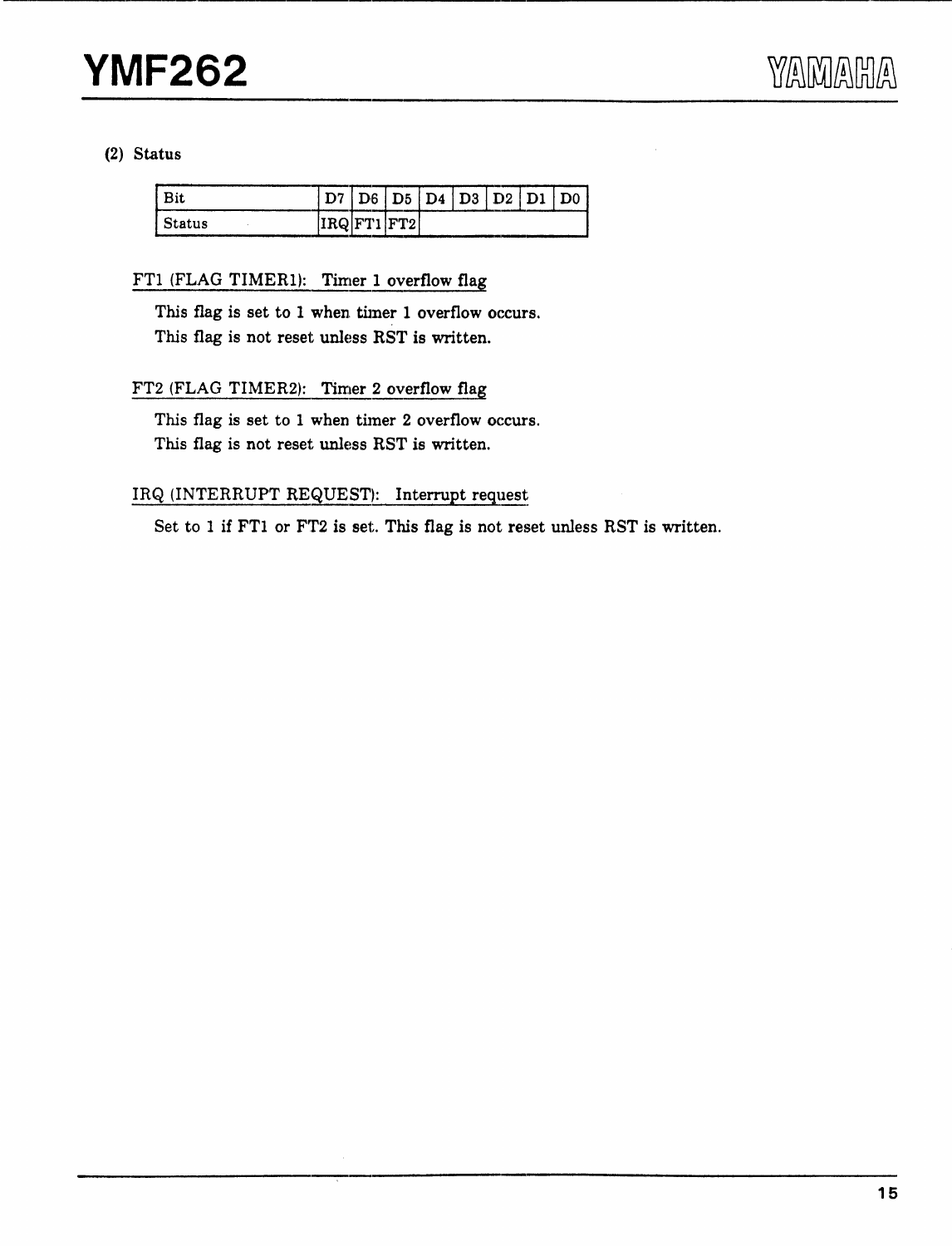# • YMF262 ELECTRICAL CHARACTERISTICS

#### 1. Absolute Maximum Ratings

| Item                  | Symbol | Rating             | Unit            |
|-----------------------|--------|--------------------|-----------------|
| Power supply voltage  | VDD    | $-0.3 - 7.0$       |                 |
| Input voltage         | Vī     | $-0.3 - VDD + 0.5$ |                 |
| Operating temperature | Top    | $0 - 70$           | ۰c              |
| Storage temperature   | Tstg   | $-50 - 125$        | $\rm ^{\circ}C$ |

#### 2. Recommended Operating Conditions

| Item                  |                      | Symbol   Minimum |      | Typical Maximum | Unit |
|-----------------------|----------------------|------------------|------|-----------------|------|
| Power supply voltage  | VDD                  | 4.75             | 5.00 | 5.25            |      |
| Operating temperature | $\Gamma_{\text{op}}$ |                  | 25   | 70              | ۰ς   |

#### 3. DC Chateristics (Conditions;  $Ta=0-70°C$ ,  $VDD=5.0 \pm 0.25V$ )

| Item                      | Symbol           | Conditions        | Min.             | Typ. | Max. | Unit         |
|---------------------------|------------------|-------------------|------------------|------|------|--------------|
| Power consumption         | W                | $VDD=5.0V$        |                  |      | 50   | mW           |
|                           |                  | $fM = 14.32 MHz$  |                  |      |      |              |
| Input highlevel voltage 1 | V <sub>IH1</sub> | $^*1$             | $2.2\,$          |      |      | $\mathbf{v}$ |
| Input lowlevel voltage 2  | VIL1             | *1                |                  |      | 0.8  | $\mathbf v$  |
| Input highlevel voltage 2 | V <sub>1H2</sub> | $^*2$             | 3.5              |      |      | $\mathbf v$  |
| Input lowlevel voltage 2  | V1L2             | $^*2$             |                  |      | 1.0  | v            |
| Input leakage current     | ILK.             | $VI = 0 - 5V, *3$ | $-10$            |      | 10   | μA           |
| Input capacity            | C <sub>I</sub>   |                   |                  |      | 10   | рF           |
| Output highlevel voltage  | <b>VOH</b>       | $IOH = -80\mu A$  | $ V_{DD} - 1.0 $ |      |      | $\mathbf v$  |
| Output lowlevel voltage   | <b>VOL</b>       | $IoL = 2.0mA$     |                  |      | 0.4  | V            |
| Output capacity           | Co.              |                   |                  |      | 10   | pF           |
| Leakage current           | ILOFF            | $VI = 0 - 5V, *4$ | $-10$            |      | 10   | μA           |
| Pull up registance        | <b>RPU</b>       |                   | 80               |      | 400  | kΩ           |

Note) \*1: Applied to /WR, /RD, /CS, A0, A1, D0 ~ D7 (when used as input pins)

\*2: Applied to  $\phi$ M, /IC

\*3: Applied to ¢M, /WR, /RD, AO, Al, DO-D7 (When used as input pins)

\*4: When DO-D7 are in high impedance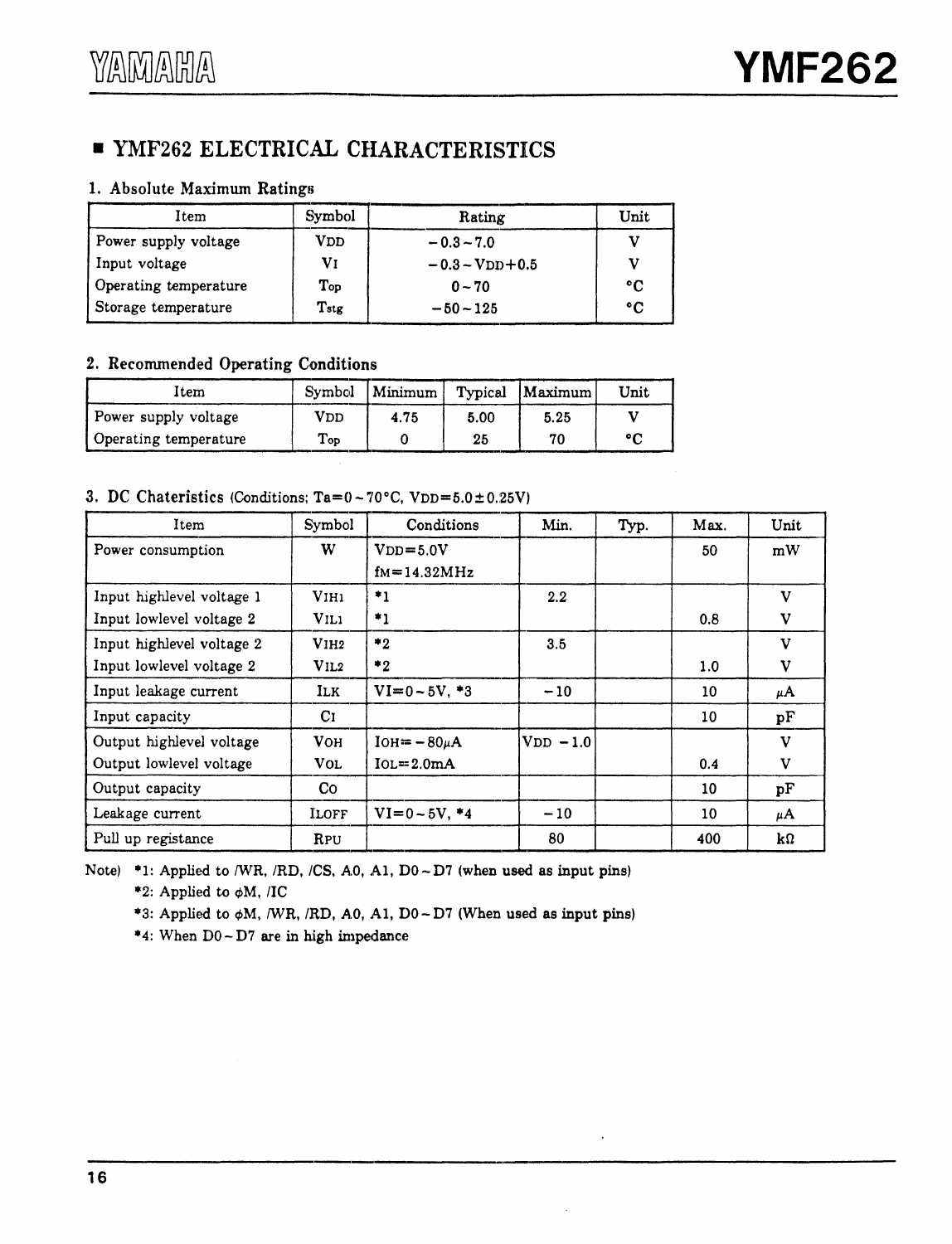| Item                    | Symbol      | Figure       | Min.            | Typ.  | Max. | Unit                  |
|-------------------------|-------------|--------------|-----------------|-------|------|-----------------------|
| Master clock frequency  | ſм          | Fig $A-1$    | 10              | 14.32 | 16   | MHz                   |
| Master clock duty       | Rм          |              | 40              | 50    | 60   | $\%$                  |
| Reset pulse width       | <b>NICW</b> | Fig $A-2$    | 80              |       |      | $cycle$ <sup>*1</sup> |
| Address setup time      | TAS.        | Fig A-3, 4   | 10 <sup>°</sup> |       |      | nS                    |
| Address hold time       | Тан         | Fig A-3, $4$ | 10              |       |      | nS                    |
| Chip select write width | <b>TCSW</b> | Fig $A-3$    | 100             |       |      | nS                    |
| Chip select read width  | <b>TCSR</b> | Fig $A-4$    | 150             |       |      | nS                    |
| Write pulse width       | Tww         | Fig $A-3$    | 100             |       |      | nS                    |
| Write data setup time   | Twps        | Fig $A-3$    | 10              |       |      | nS                    |
| Write data hold time    | TWDH        | Fig $A-3$    | 20              |       |      | nS                    |
| Read pulse width        | TRW         | Fig A-4      | 150             |       |      | nS                    |
| Read data access time   | <b>TACC</b> | Fig $A-4$    |                 |       | 150  | nS                    |
| Read data hold time     | TRDH        | Fig $A-4$    | 10              |       |      | nS                    |

#### 4. AC Characteristics (Conditions;  $Ta=0-70^{\circ}C$ ,  $VDD=5.0 \pm 0.25V$ )

\*l: Master clock cycle

#### 5. Timing Diagram

#### (1) Input clock timing



Fig A-1

#### (2) Reset pulse



Fig A·2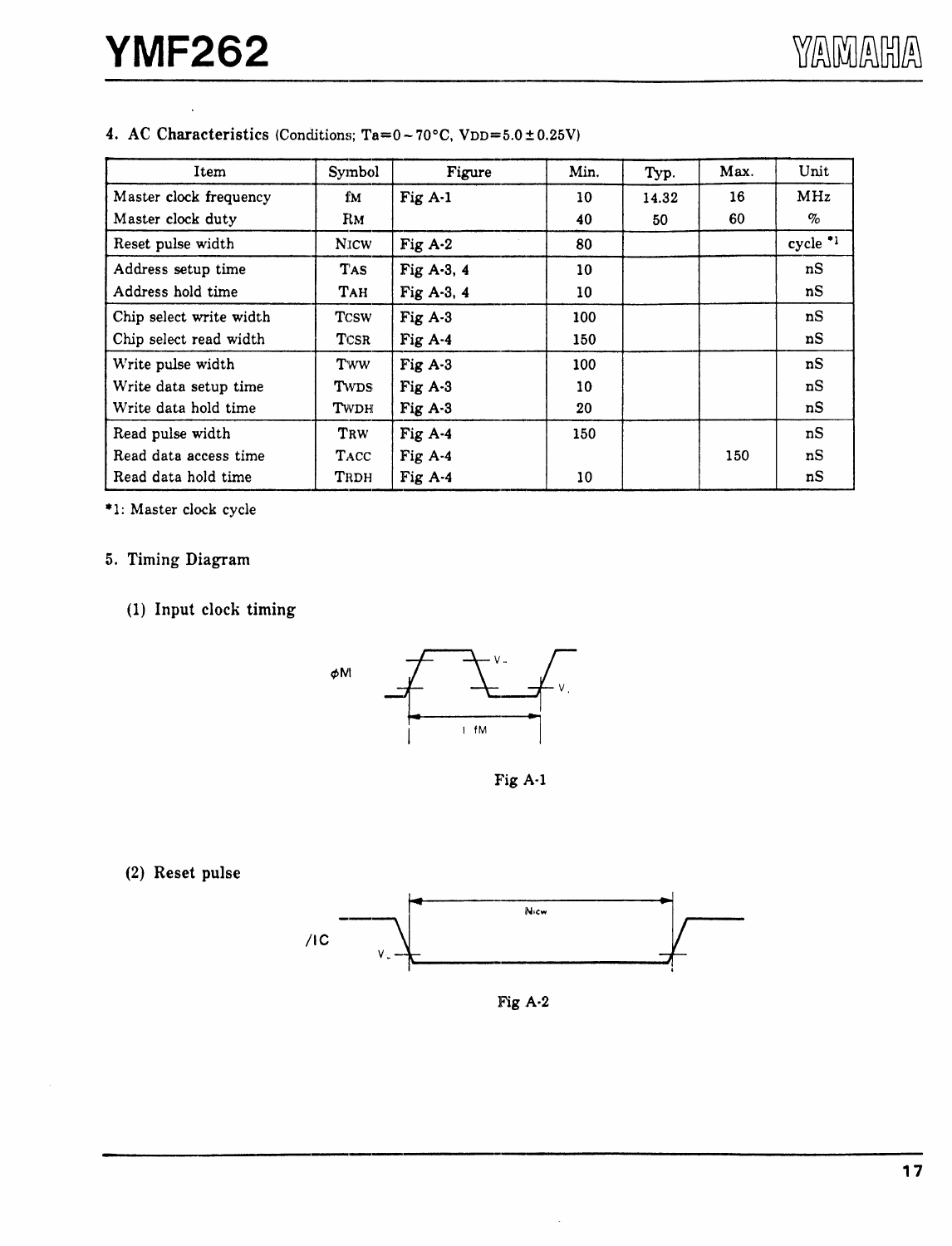#### (3) Address/Data write timing



Fig A·3

(4) Status read timing



Note: TACC is based on whichever of CS or RD goes to the low level last.

> Tcsw, Tww, and TwDH are based on either CS or WR being driven to high level.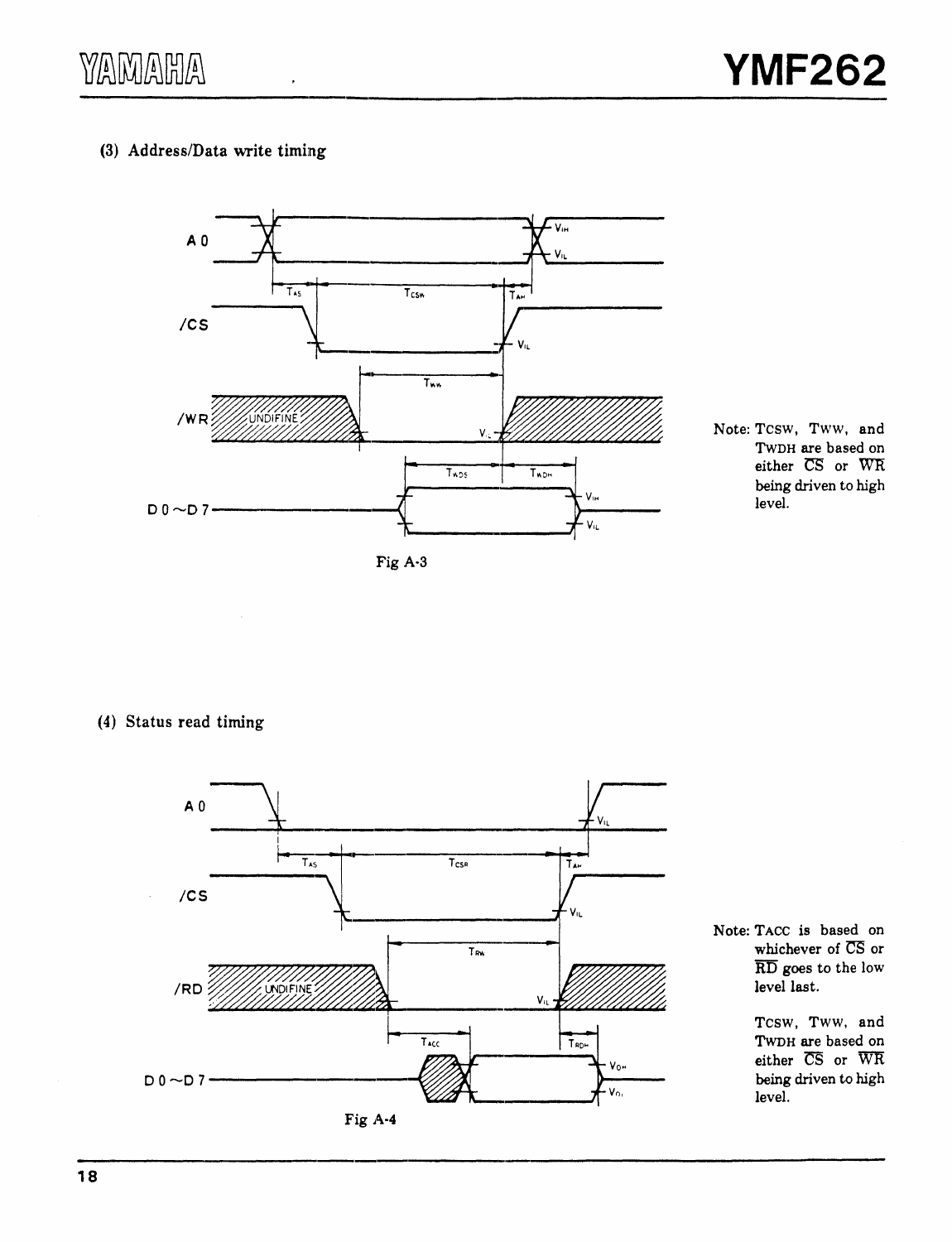# $\bullet$  DIMENSIONS

 $\bullet$  YMF262-M